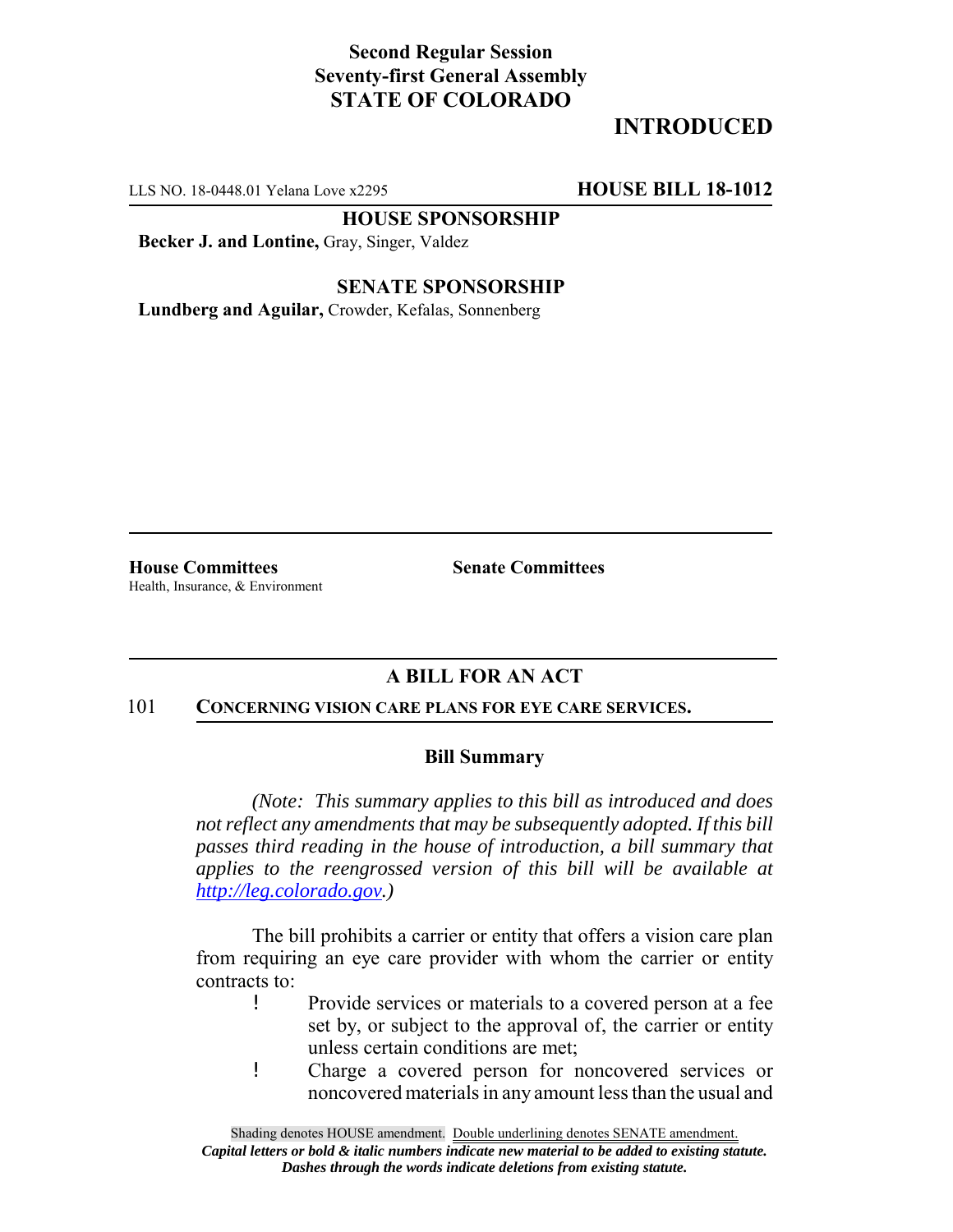customary amount that the eye care provider charges individuals who do not have coverage for such materials and services; or

! Participate, as a condition of participation in a vision plan, in any of the carrier's or entity's other vision plans.

The bill prohibits a carrier or entity from changing the terms of a contract between the carrier or entity and an eye care provider without communication with, and agreement from, the eye care provider.

The bill requires the commissioner of insurance to institute a corrective action plan or use any of the commissioner's enforcement powers against a carrier or entity that is not in compliance with the above requirements.

 *Be it enacted by the General Assembly of the State of Colorado:* **SECTION 1.** In Colorado Revised Statutes, **add** 10-16-121.7 as 3 follows: **10-16-121.7. Prohibited contract provisions in contracts between carriers and eye care providers - definitions.** (1) A CARRIER OR ENTITY THAT OFFERS A VISION CARE PLAN SHALL NOT REQUIRE, DIRECTLY OR INDIRECTLY, THAT AN EYE CARE PROVIDER WITH WHOM THE CARRIER OR ENTITY CONTRACTS: (a) PROVIDE SERVICES OR MATERIALS TO A COVERED PERSON AT 10 A FEE SET BY, OR SUBJECT TO THE APPROVAL OF, THE CARRIER OR ENTITY 11 UNLESS: (I) THE SERVICES OR MATERIALS ARE COVERED SERVICES OR COVERED MATERIALS UNDER THE COVERED PERSON'S VISION CARE PLAN; 14 AND (II) THE CARRIER OR ENTITY PROVIDES PAYMENT FOR THE SERVICES OR MATERIALS UNDER THE COVERED PERSON'S VISION CARE PLAN IN AN AMOUNT THAT IS REASONABLE AND NOT NOMINAL OR DE 18 MINIMIS; (b) CHARGE A COVERED PERSON FOR A NONCOVERED SERVICE OR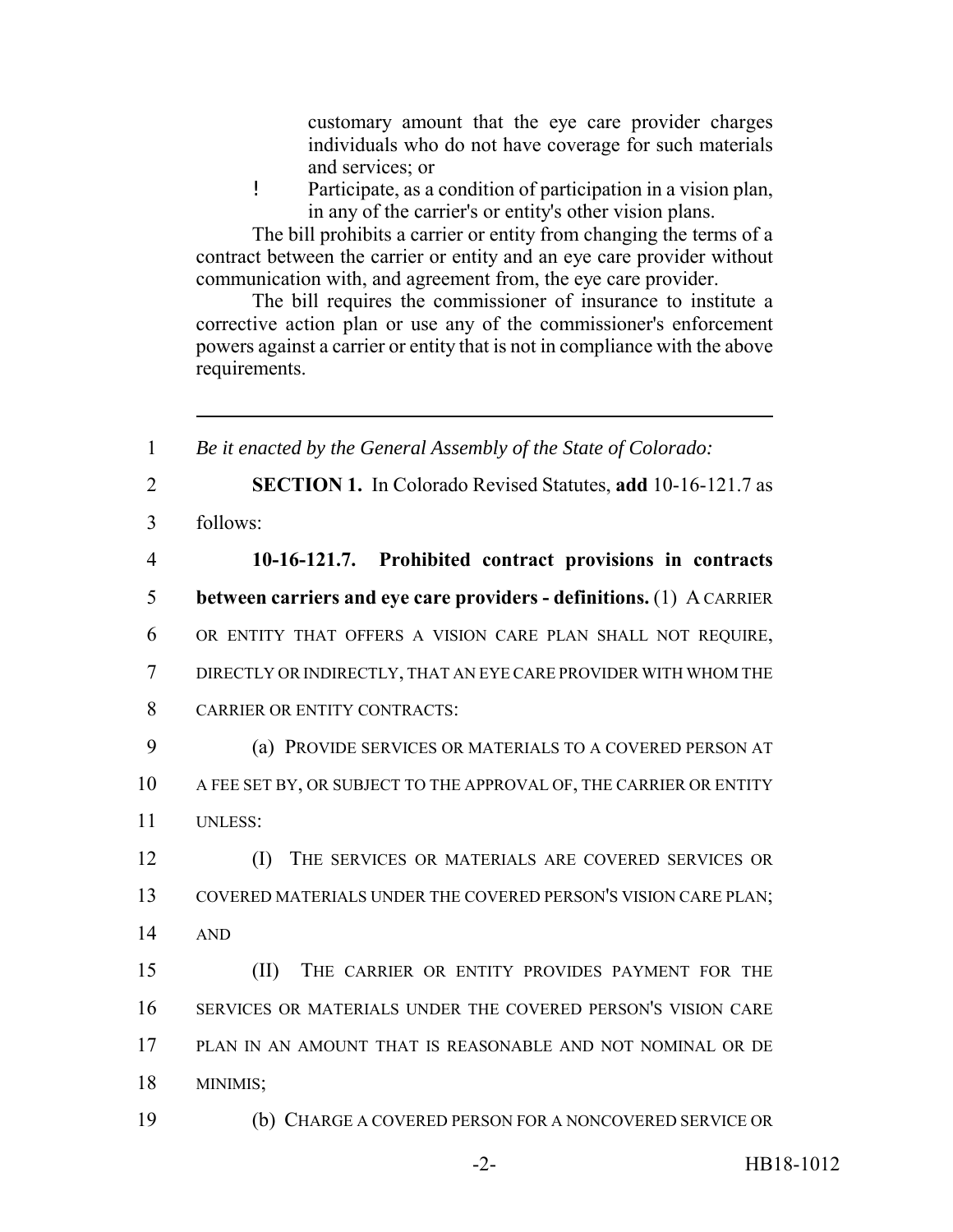NONCOVERED MATERIALS IN AN AMOUNT LESS THAN THE USUAL AND CUSTOMARY AMOUNT THAT THE EYE CARE PROVIDER CHARGES INDIVIDUALS WHO DO NOT HAVE COVERAGE FOR SUCH MATERIALS AND SERVICES; OR

 (c) PARTICIPATE, AS A CONDITION OF PARTICIPATION IN A VISION CARE PLAN, IN ANY OF THE CARRIER'S OR ENTITY'S OTHER VISION PLANS. (2) A CARRIER OR ENTITY SHALL NOT CHANGE THE TERMS OF THE CONTRACT BETWEEN THE CARRIER OR ENTITY AND AN EYE CARE PROVIDER WITHOUT COMMUNICATION WITH AND AGREEMENT FROM THE EYE CARE PROVIDER.

 (3) A CARRIER OR ENTITY SHALL NOT RESTRICT OR LIMIT THE EYE CARE PROVIDER'S CHOICE OF SOURCES AND SUPPLIER OF SERVICES OR MATERIALS OR USE OF OPTICAL LABS PROVIDED BY THE EYE CARE PROVIDER TO A COVERED PERSON.

 (4) IF THE COMMISSIONER DETERMINES THAT A CARRIER OR ENTITY HAS NOT COMPLIED WITH THIS SECTION, THE COMMISSIONER SHALL DO ONE OR BOTH OF THE FOLLOWING:

 (a) INSTITUTE A CORRECTIVE ACTION PLAN FOR THE CARRIER TO FOLLOW;

 (b) USE ANY OF THE COMMISSIONER'S ENFORCEMENT POWERS TO OBTAIN THE CARRIER'S OR ENTITY'S COMPLIANCE WITH THIS SECTION.

22 (5) FOR PURPOSES OF THIS SECTION:

 (a) "COVERED MATERIALS" MEANS MATERIALS FOR WHICH REIMBURSEMENT IS AVAILABLE UNDER A COVERED PERSON'S VISION CARE PLAN, OR FOR WHICH REIMBURSEMENT WOULD BE AVAILABLE BUT FOR THE APPLICATION OF CONTRACTUAL LIMITATIONS SUCH AS DEDUCTIBLES, COPAYMENTS, COINSURANCE, WAITING PERIODS, ANNUAL OR LIFETIME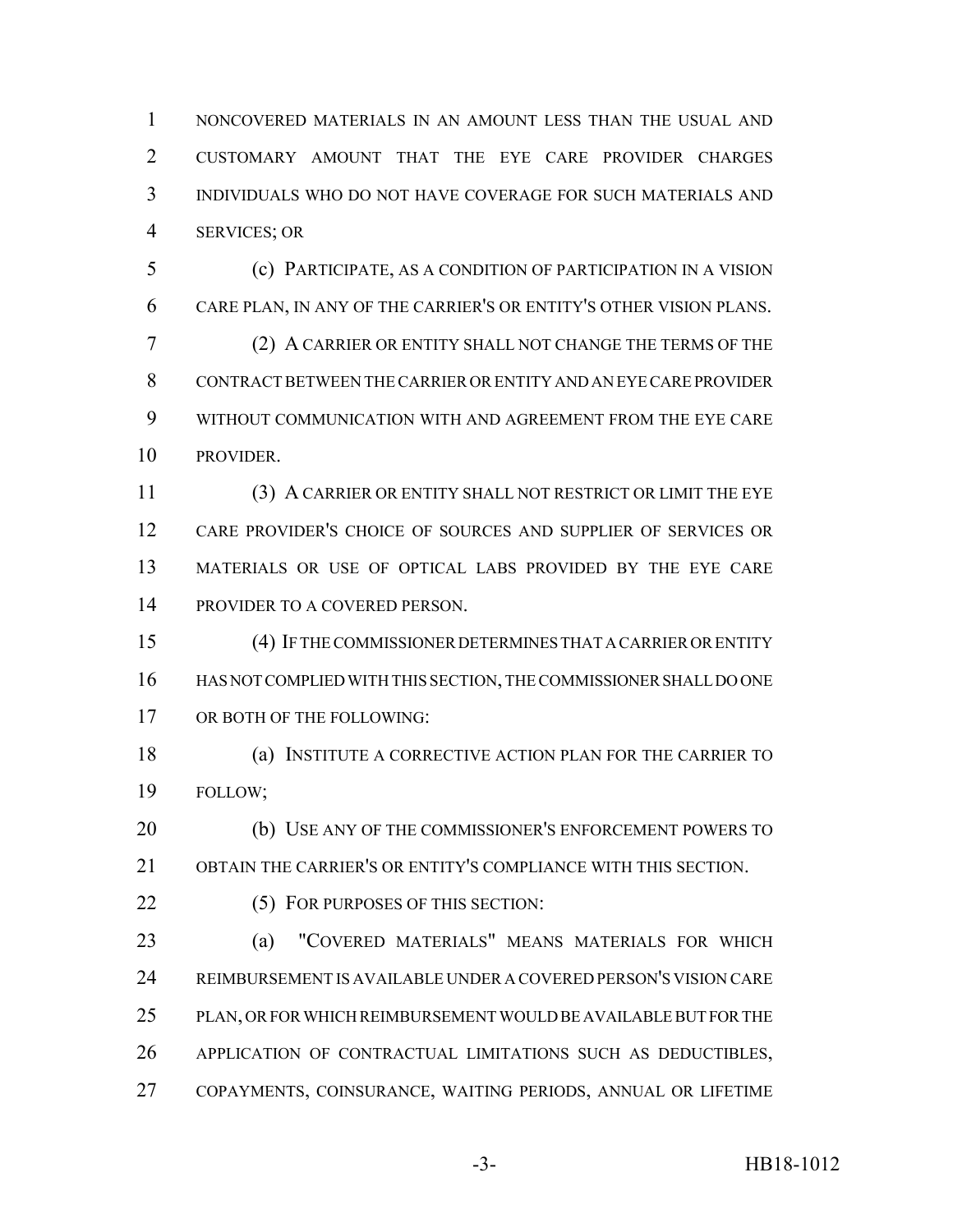MAXIMUMS, FREQUENCY LIMITATIONS, ALTERNATIVE BENEFIT PAYMENTS, OR ANY OTHER CONTRACTUAL LIMITATIONS.

 (b) "COVERED SERVICES" MEANS EYE CARE PROVIDER SERVICES FOR WHICH REIMBURSEMENT IS AVAILABLE UNDER A COVERED PERSON'S VISION CARE PLAN, OR FOR WHICH A REIMBURSEMENT WOULD BE AVAILABLE BUT FOR THE APPLICATION OF CONTRACTUAL LIMITATIONS SUCH AS DEDUCTIBLES, COPAYMENTS, COINSURANCE, WAITING PERIODS, ANNUAL OR LIFETIME MAXIMUMS, FREQUENCY LIMITATIONS, ALTERNATIVE BENEFIT PAYMENTS, OR ANY OTHER CONTRACTUAL LIMITATIONS.

(c) "EYE CARE PROVIDER" MEANS:

 (I) AN OPTOMETRIST LICENSED TO PRACTICE UNDER ARTICLE 40 OF TITLE 12; OR

 (II) AN OPHTHALMOLOGIST LICENSED TO PRACTICE UNDER 14 ARTICLE 36 OF TITLE 12.

 (d) "MATERIALS" MEANS OPHTHALMIC DEVICES INCLUDING LENSES, DEVICES CONTAINING LENSES, ARTIFICIAL INTRAOCULAR LENSES, OPHTHALMIC FRAMES AND OTHER LENS MOUNTING APPARATUS, PRISMS, LENS TREATMENTS AND COATINGS, CONTACT LENSES, AND PROSTHETIC DEVICES TO CORRECT, RELIEVE, OR TREAT DEFECTS OR ABNORMAL 20 CONDITIONS OF THE HUMAN EYE.

(e) "VISION CARE PLAN" MEANS:

**(I)** A VISION CARE INSURANCE POLICY OR CONTRACT THAT PROVIDES VISION BENEFITS TO A COVERED PERSON; AND

**(II)** A VISION DISCOUNT PLAN THAT PROVIDES DISCOUNTS TO VISION BENEFITS TO A COVERED PERSON.

 **SECTION 2. Act subject to petition - effective date - applicability.** (1) This act takes effect at 12:01 a.m. on the day following